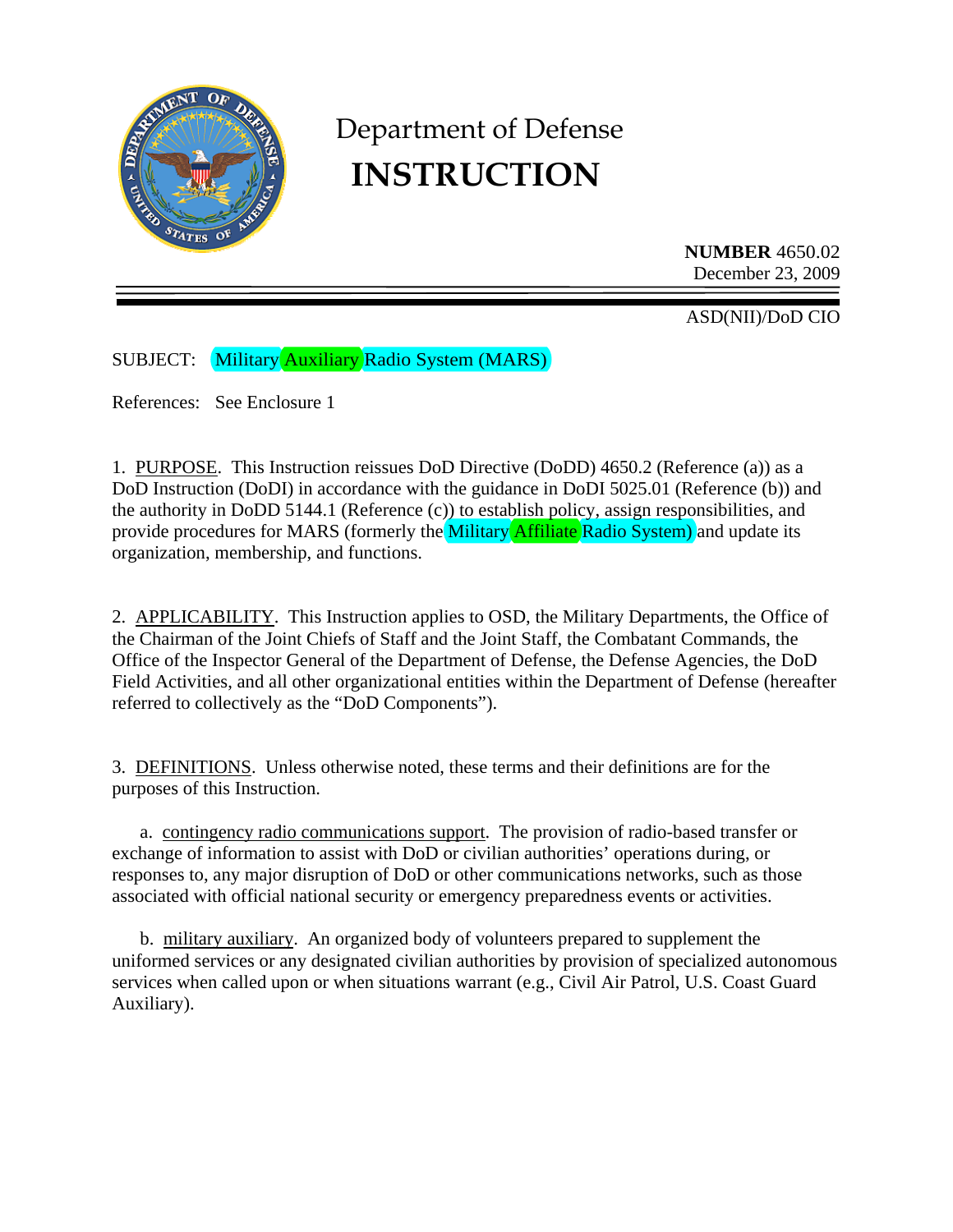4. POLICY. It is DoD policy that:

 a. MARS capability for contingency radio communications support to U.S. Government operations shall be provided through the utilization of organized volunteer radio operators and operating facilities under the appropriate authorities, as directed by and coordinated within the Department of Defense.

b. MARS shall provide contingency radio communications support to the DoD Components.

 c. MARS shall provide contingency radio communications support to civil authorities at all levels, in fulfillment of DoD responsibilities under DoDD 5111.13 (Reference (d)).

 d. MARS shall provide health, morale, and welfare radio communications support to military members, civilian employees and contractors of DoD Components, and civil agency employees and contractors, when in remote or isolated areas, in contingencies or whenever appropriate.

5. RESPONSIBILITIES. See Enclosure 2.

6. PROCEDURES. See Enclosure 3.

7. INFORMATION REQUIREMENTS. The reporting requirement in paragraph 4.f. of Enclosure 2 has been assigned Report Control Symbol DD-NII(A)2361 in accordance with DoD 8910.1-M (Reference (e)).

8. RELEASABILITY. UNLIMITED. This Instruction is approved for public release and is available on the Internet from the DoD Issuances Web Site at http://www.dtic.mil/whs/directives.

9. EFFECTIVE DATE. This Instruction is effective immediately.

Cheryl J Cob

Principal Deputy Assistant Secretary of Defense for Networks and Information Integration/ DoD Chief Information Officer

Enclosures:

- 1. References
- 2. Responsibilities
- 3. Procedures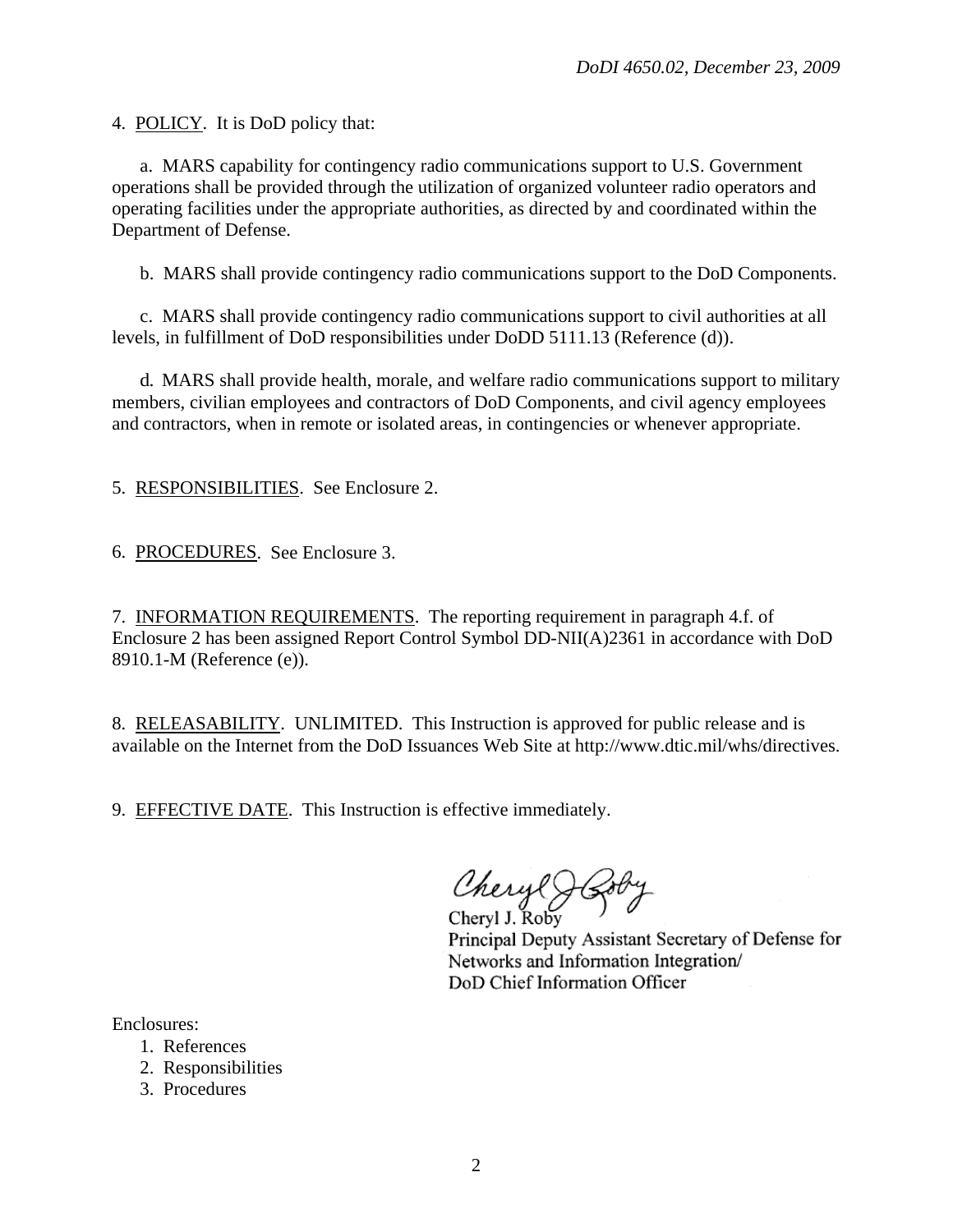# ENCLOSURE 1

### REFERENCES

- (a) DoD Directive 4650.2, "Military Affiliate Radio System (MARS)," January 26, 1998 (hereby canceled)
- (b) DoD Instruction 5025.01, "DoD Directives Program," October 28, 2007
- (c) DoD Directive 5144.1, "Assistant Secretary of Defense for Networks and Information Integration/DoD Chief Information Officer (ASD(NII)/DoD CIO)," May 2, 2005
- (d) DoD Directive 5111.13, "Assistant Secretary of Defense for Homeland Defense and Americas' Security Affairs (ASD(HD&ASA))," January 16, 2009
- (e) DoD 8910.1-M, "Department of Defense Procedures for Management of Information Requirements," June 30, 1998
- (f) DoD 4160.21-M, "Defense Materiel Disposition Manual," August 18, 1997
- (g) Memorandum of Understanding Between Transportation Security Administration and US Army Network Enterprise Technology Command/9th Army Signal Command, "US Army Network Enterprise Technology Command/9th Army Signal Command (NETCOM/9th ASC) Military Affiliate Radio System (MARS) Support to the Transportation Security Administration (TSA)," July 7,  $2006<sup>1</sup>$  $2006<sup>1</sup>$  $2006<sup>1</sup>$
- (h) DoD Directive 5410.18, "Public Affairs Community Relations Policy," November 20, 2001
- (i) DoD Directive 3222.3, "DoD Electromagnetic Environmental Effects (E3) Program," September 8, 2004
- (j) National Security Presidential Directive/NSPD 51 / Homeland Security Presidential Directive/HSPD 20, "National Continuity Policy," May 9, 2007
- (k) DoD Instruction 1215.07, "Service Credit for Reserve Retirement," November 18, 2005
- (l) Joint Travel Regulations, Volume 2, "Department of Defense Civilian Personnel," current edition
- (m) DoD Instruction 1015.10, "Military Morale, Welfare, and Recreation (MWR) Programs," July 6, 2009
- (n) DoD Directive 5100.35, "Military Communications-Electronics Board (MCEB)," March 10, 1998

 $\overline{a}$ 

<span id="page-2-0"></span><sup>&</sup>lt;sup>1</sup> See http://www.arrl.org/news/stories/2006/07/27/100/TSA\_MOU.pdf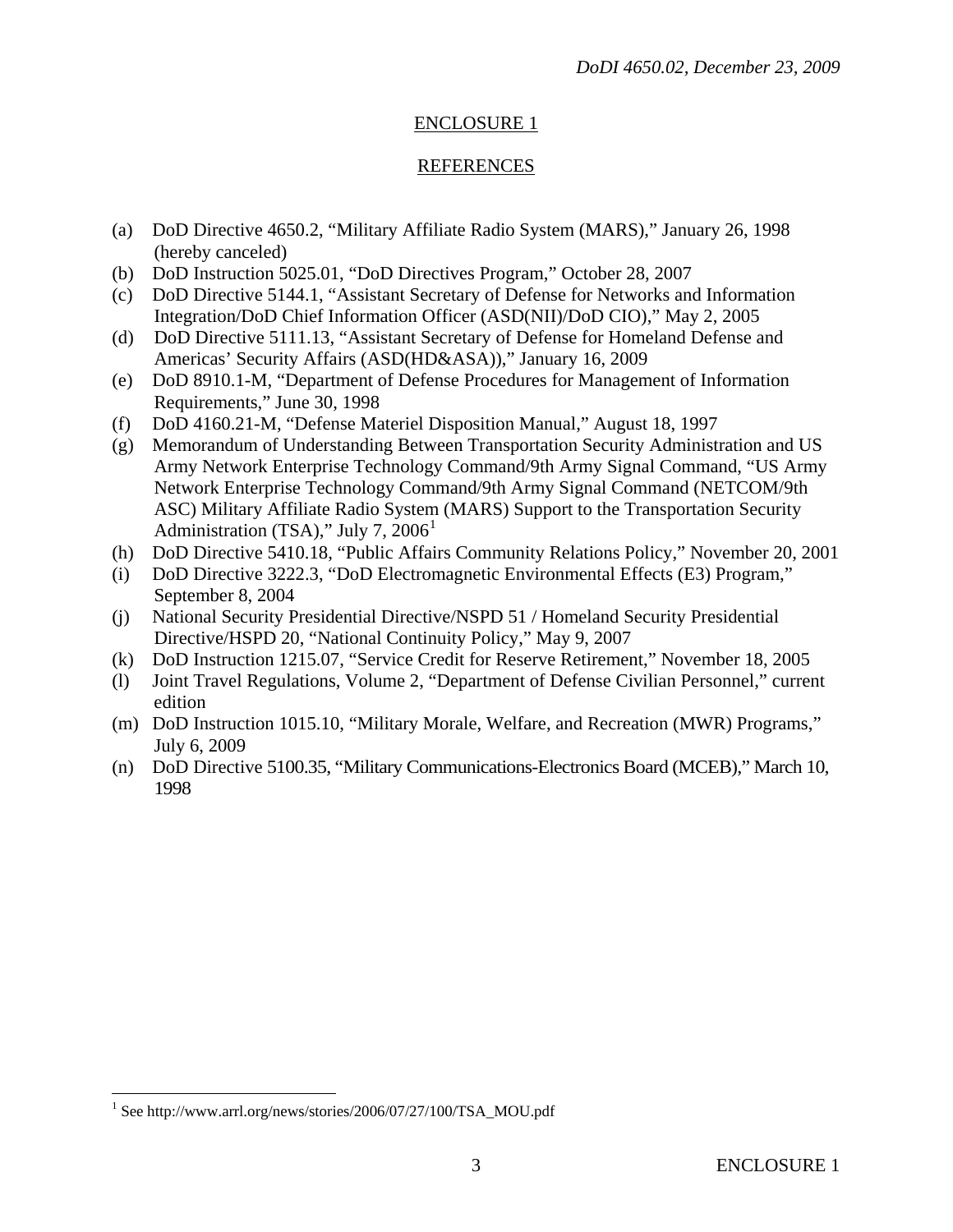# ENCLOSURE 2

# RESPONSIBILITIES

# 1. ASSISTANT SECRETARY OF DEFENSE FOR NETWORKS AND INFORMATION INTEGRATION/DoD CHIEF INFORMATION OFFICER (ASD(NII)/DoD CIO). The ASD(NII)/DoD CIO shall:

 a. Provide overall policy guidance and advice to the DoD Components in matters relating to the objectives, administration, and operations of their respective MARS programs.

 b. Provide oversight for emergency and auxiliary communications initiatives that involve MARS with other Federal departments, such as the Department of Homeland Security and its subordinate agencies, in providing defense support of civil authorities (DSCA). DSCA activities shall be coordinated through the Assistant Secretary of Defense for Homeland Defense and Americas' Security Affairs (ASD(HD&ASA)) in accordance with Reference (d).

 c. Provide oversight for communications initiatives involving MARS with allied military affiliate or military auxiliary radio services such as the Canadian Forces Affiliate Radio Service.

 d. Provide oversight for communications initiatives relating to MARS involvement with any other entities in other countries for the purpose of emergency or auxiliary radio communication. Where relevant DoD agreements exist, such as with Canada, the oversight responsibility would apply to those agreements; where such agreements do not exist, the oversight responsibility would apply to their establishment.

 e. Convene a conference annually for the purpose of coordinating all MARS responsibilities, procedures, interoperability, and related activities, to include development of and agreements on joint technical and operating standards, with conference support rotated among the DoD Components.

2. ASD(HD&ASA). The ASD(HD&ASA) shall have primary responsibility for the MARS DSCA mission, in accordance with Reference (d).

# 3. ASSISTANT SECRETARY OF DEFENSE FOR LOGISTICS AND MATERIAL

READINESS (ASD(L&MR)). The ASD(L&MR), under the authority, direction, and control of the Under Secretary of Defense for Acquisition, Technology, and Logistics, shall provide policy guidance and advice on management and standardization of any DoD Component-funded MARS supply and equipment programs, in accordance with DoD 4160.21-M (Reference (f)).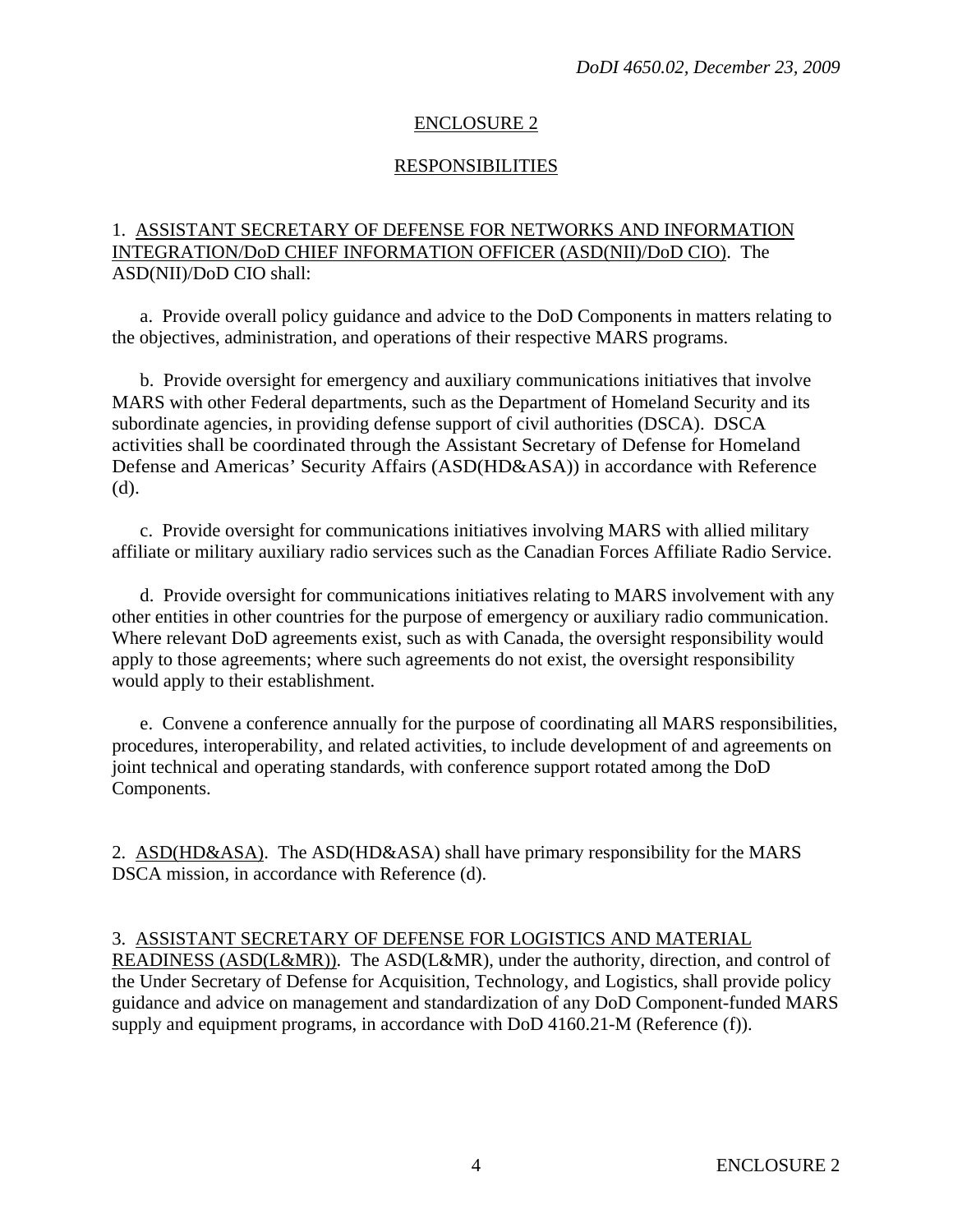## 4. SECRETARIES OF THE MILITARY DEPARTMENTS. The Secretaries of the Military Departments shall:

 a. Encourage participation in MARS. This may be accomplished by establishing and funding an active MARS program within each Military Department, which shall then assign a MARS-licensed staff representative to manage operations, readiness, planning, procedural and technical development, documentation, standards, training, equipment, program and membership administration, and other matters necessary for mission accomplishment. If such a program is not established, other efforts undertaken by a Military Department to encourage participation in MARS shall be disclosed in an annual report (see paragraph 4.f.).

 b. Ensure that any MARS communication capabilities established are available and mutually interoperable, at the individual station and network level, with other Services' MARS, and with appropriate civil authorities' radio services. MARS must be capable of operation in "radio only" modes (without landlines or the Internet) and sustainable on emergency power (when public utility power has failed), and some MARS stations must be transportable for timely deployment.

 c. Encourage MARS participation in the Shared Resources High Frequency (HF) Radio Program under the National Communications System, which is responsible for promoting interoperability between HF radio systems used by the Federal departments and agencies. Encourage relationships between MARS and civil agencies, such as the relationship between U.S. Army MARS and the Transportation Security Administration (Reference (g)). Encourage MARS participation in the Federal Partnership for Interoperable Communications, the Association of Public-Safety Communications Officials, and/or other programs, partnerships, and associations that advocate, facilitate, and promote interoperable radio communications used by Federal departments and agencies and State and local officials. Any such efforts shall be disclosed in an annual report (see paragraph 4.f.).

 d. Routinely plan and execute specific communications missions for any MARS capabilities established; these missions must include realistic message traffic for relay between military and civilian organizations, with subsequent evaluation. Planning must also include preparation for the pre-selection and deployment of a sufficient number of qualified MARS members, with appropriate support as required, to provide MARS capabilities in timely response to crises.

 e. In conjunction with any MARS activities, establish programs to promote civilian interest, recruit qualified volunteers, sponsor them for basic background checks, and furnish them suitable training in contingency support communications. Generate official insignia, logos, and other materials appropriate for recognition and outreach in accordance with fiscal law requirements. Provide assistance to those Amateur Radio events that are part of annual observances of Armed Forces Day, in accordance with DoDD 5410.18 (Reference (h)).

 f. Provide an annual report to the ASD(NII)/DoD CIO, to include mission activities; readiness and membership levels; relationships with the other Military Departments' MARS, civil authorities' radio services, and allied radio services; budget issues coordinated with Service Planning, Programming, and Budgeting System submissions; and other matters that may be relevant to the status or future of MARS.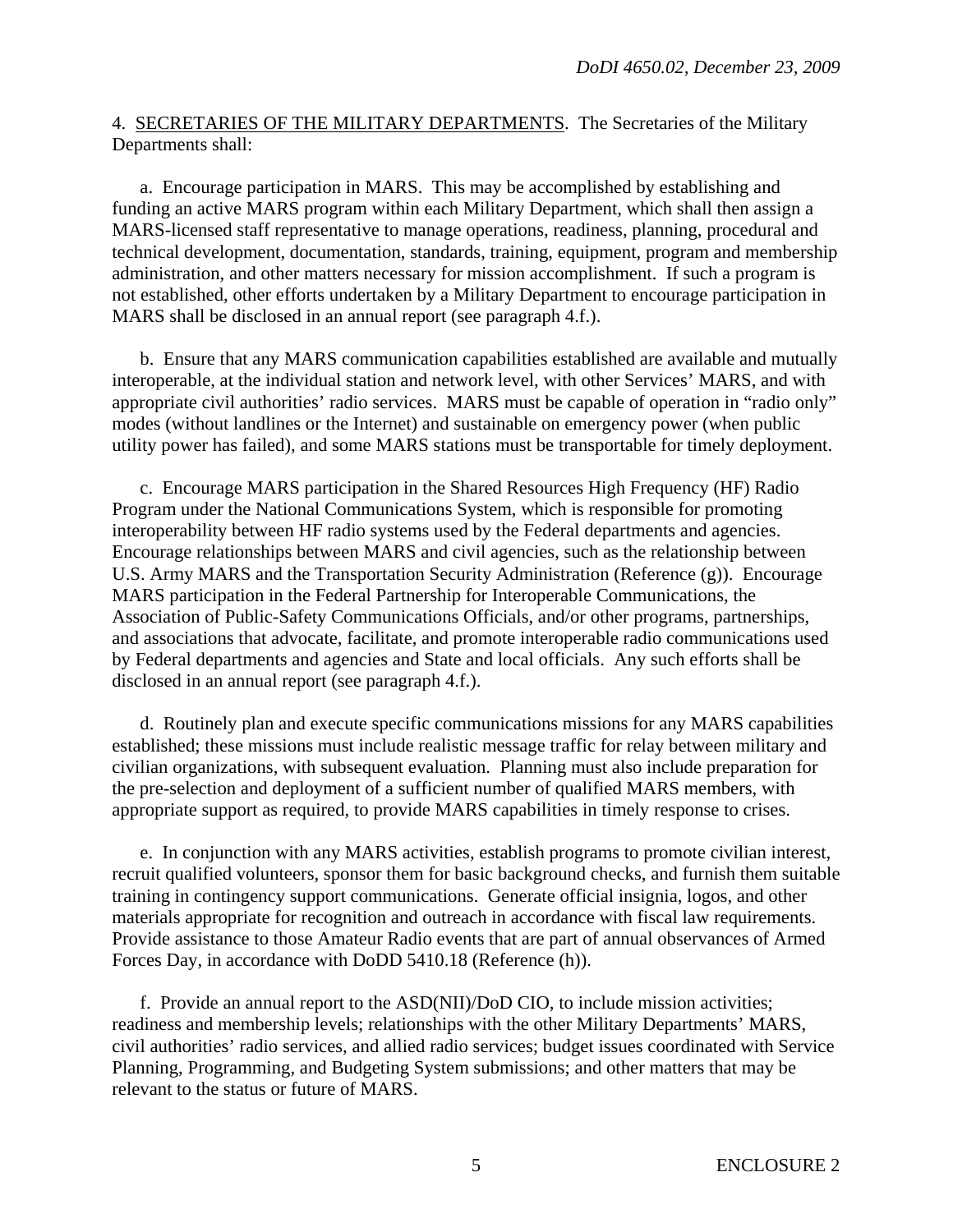5. COMMANDERS OF THE COMBATANT COMMANDS. The Commanders of the Combatant Commands, through the Chairman of the Joint Chiefs of Staff, shall each designate a command MARS representative to ensure active coordination with the MARS representatives of other DoD Components; each command MARS representative shall:

 a. Assist with, and if necessary sponsor, the organization of MARS operators, facilities, and frequencies necessary to provide contingency radio communications support.

b. Assist with, and if necessary sponsor, provision of appropriate MARS operations, to include personnel, command-related training, use of approved MARS frequencies, and advocacy for inclusion of MARS in contingency planning and exercises.

6. HEADS OF THE DoD COMPONENTS. The Heads of the DoD Components shall:

 a. Upon the request of the MARS representative of a Service staff or command, provide a space within their facilities on a non-cost basis, suitable for the installation and operation of a MARS station capable of providing contingency radio communications support. If the proposed MARS location requires compliance testing for electromagnetic environmental effects (E3), the MARS request may be rejected, so that Components do not bear the costs of testing; see DoDD 3222.3 (Reference (i)). However, if the MARS station will operate within technical parameters approved for that location (e.g., frequency bands, transmit power levels), or if a Component finds there are no relevant E3 issues at that location, E3 concerns will be considered satisfied.

 b. If hosting a MARS station within their facilities, at the request of that station's trustee, provide for appropriate access to the MARS station by MARS station operators and personnel providing contingency radio communications support, to include suitable forms of identification.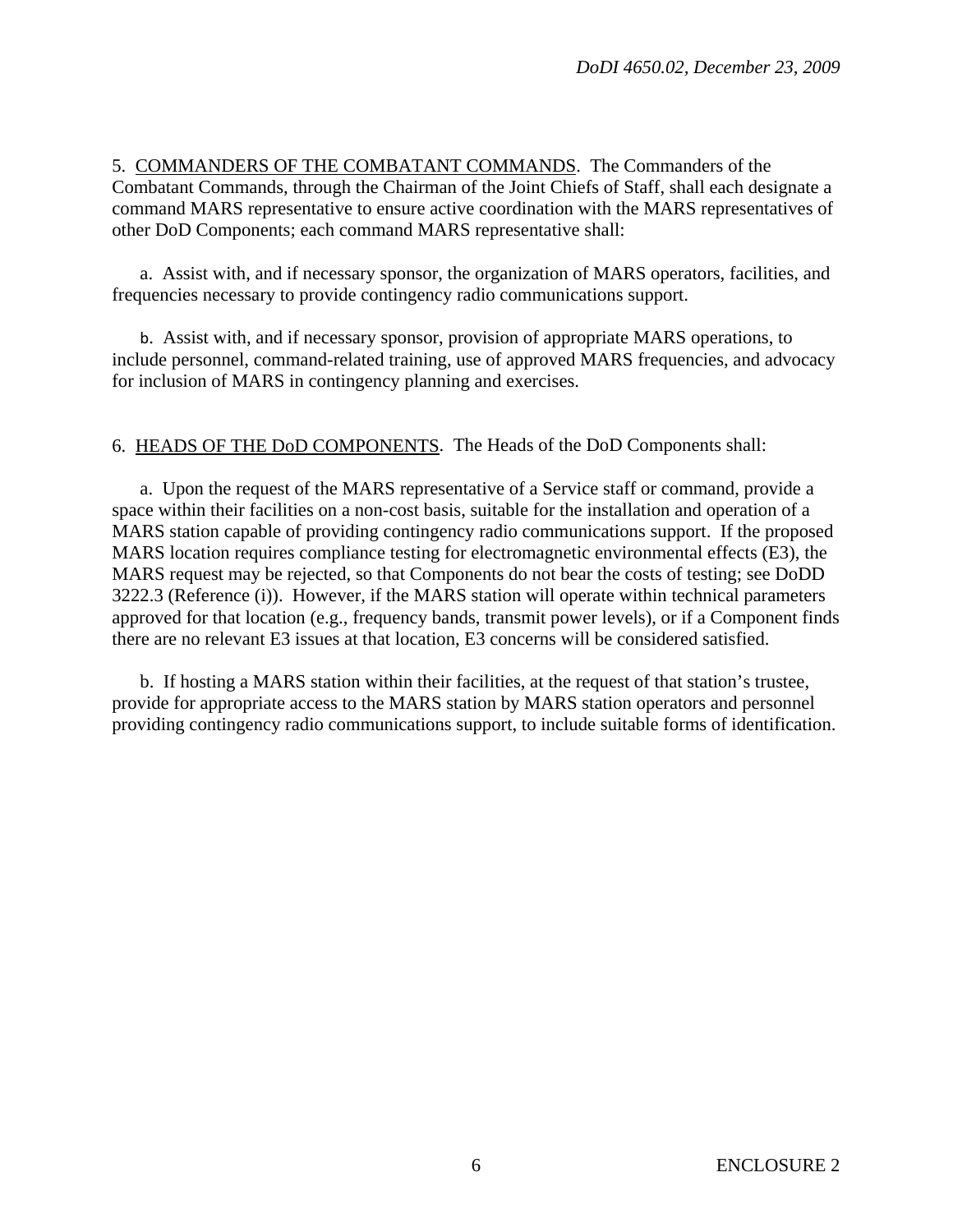## ENCLOSURE 3

### PROCEDURES

#### 1. MARS MEMBERSHIP

a. Military membership is open to qualified active duty, Guard, and Reserve personnel.

 b. Civil agency membership is open to qualified personnel who report to civil authorities or their supporting organizations, to include nongovernmental organizations, in accordance with National Security Presidential Directive 51 (Reference (j)).

 c. Individual membership may result in operating privileges at military, civil agency, club, or individual stations; therefore, individual membership is open to U.S. citizens who meet age, education, and other criteria imposed by a DoD Component MARS office. These criteria shall include a suitable Amateur Radio Operator's License issued by the Federal Communications Commission and registered with a DoD Component MARS office, to ensure interoperability with the Amateur Radio Service across its spectrum; and these criteria may include security clearances, facility access, and eligibility for building passes as first responders.

 d. The combined military, civil agency, and individual membership will strive to ensure that MARS personnel responding to crisis situations (whether local, State, or national) are prepared to be networked together to provide timely coordinated contingency support communications when conventional communications are unavailable, or are likely to become unavailable.

 e. Members retain MARS membership by meeting such standards of service as may be established by the designated MARS representatives of the Military Departments and/or the commands, to include successful completion of MARS-required training or periodic re-training; adequate participation in official MARS activities that require radio operation (unless excused by competent authority), and such other applicable standards as MARS leadership may establish.

 f. Military members can earn Reserve points based on service in MARS in accordance with DoDI 1215.07 (Reference (k)) and, in cases of permanent change of station, qualify for weight exemption for transportation of MARS communications equipment in accordance with Appendix A, Change 518 of the Joint Travel Regulations, Volume 2 (Reference (l)).

 g. All members can be considered for benefits associated with DoD civilian service, such as access to DoD morale, welfare, and recreation Category C recreational facilities in accordance with DoDI 1015.10 (Reference (m)), credit unions associated with the Department of Defense, and military ceremonies.

 h. MARS members are considered to represent an organized military auxiliary, and member conduct must reflect organizational responsibilities. Inappropriate behavior may therefore result in disincentives such as temporary denial of access, up to and including dismissal from MARS.